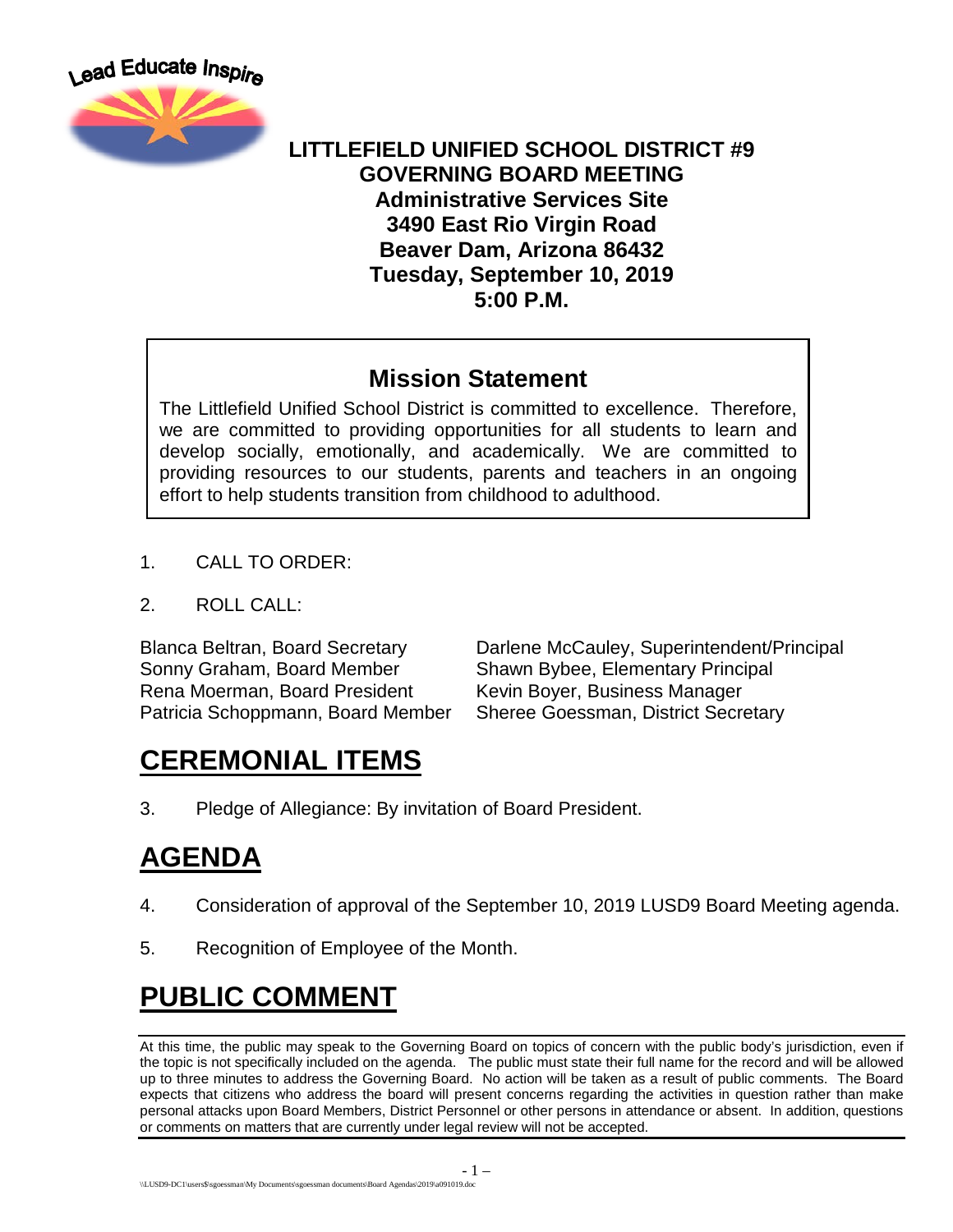

6. Public Comment.

## **INFORMATION AND DISCUSSION:**

- 7. Mr. Boyer, Business Manager.
	- a. Student Activity Account Balance.
	- b. Budget Update
	- c. Food Service Financial.
	- d. Other
- 8. Mr. Bybee, Elementary Principal.
	- a. School Update
	- b. Other
- 9. Mrs. McCauley, Superintendent/Principal
	- a. Upcoming Dates:
		- i. Homecoming Week:
			- 1. Wednesday, Sept.  $11^{th}$  Homecoming Parade @ 12:30 p.m.
			- 2. Thursday, September  $12^{th}$  Carnival @ 3:00 p.m.
			- 3. Friday, September 13<sup>th</sup>, Homecoming Assembly @ 11:20 a.m.
			- 4. Friday, September 13<sup>th</sup>, Homecoming Games
				- a. Volleyball 4:00 p.m. and 5:00 p.m.
				- b. Football 6:00 p.m.
			- 5. Saturday, Sept.  $14<sup>th</sup>$  Homecoming Dance @ 7:00 p.m.
	- b. Enrollment Numbers
	- c. Free & Reduced Lunch Count
	- d. PE Uniforms
	- e. Strategic Plan
	- f. Other
- 10. Board Reports.
	- a. Other
- 11. Update on Old Littlefield School.

### **CONSENT AGENDA**

Approval of Routine Orders of Business. Documentation concerning the matters on the Consent Agenda may be reviewed at the Littlefield Unified School District Office, located at 3490 East Rio Virgin Road, Beaver Dam, Arizona. Any Board Member may request an item be pulled off the agenda for further discussion.

- 12. Consideration of approval of the August 13, 2019 Regular Meeting Minutes.
- 13. Consideration of approval of Vouchers:
	- a. LUSD9 Payroll Vouchers: 04/2004, 05/2005, and 06/2006.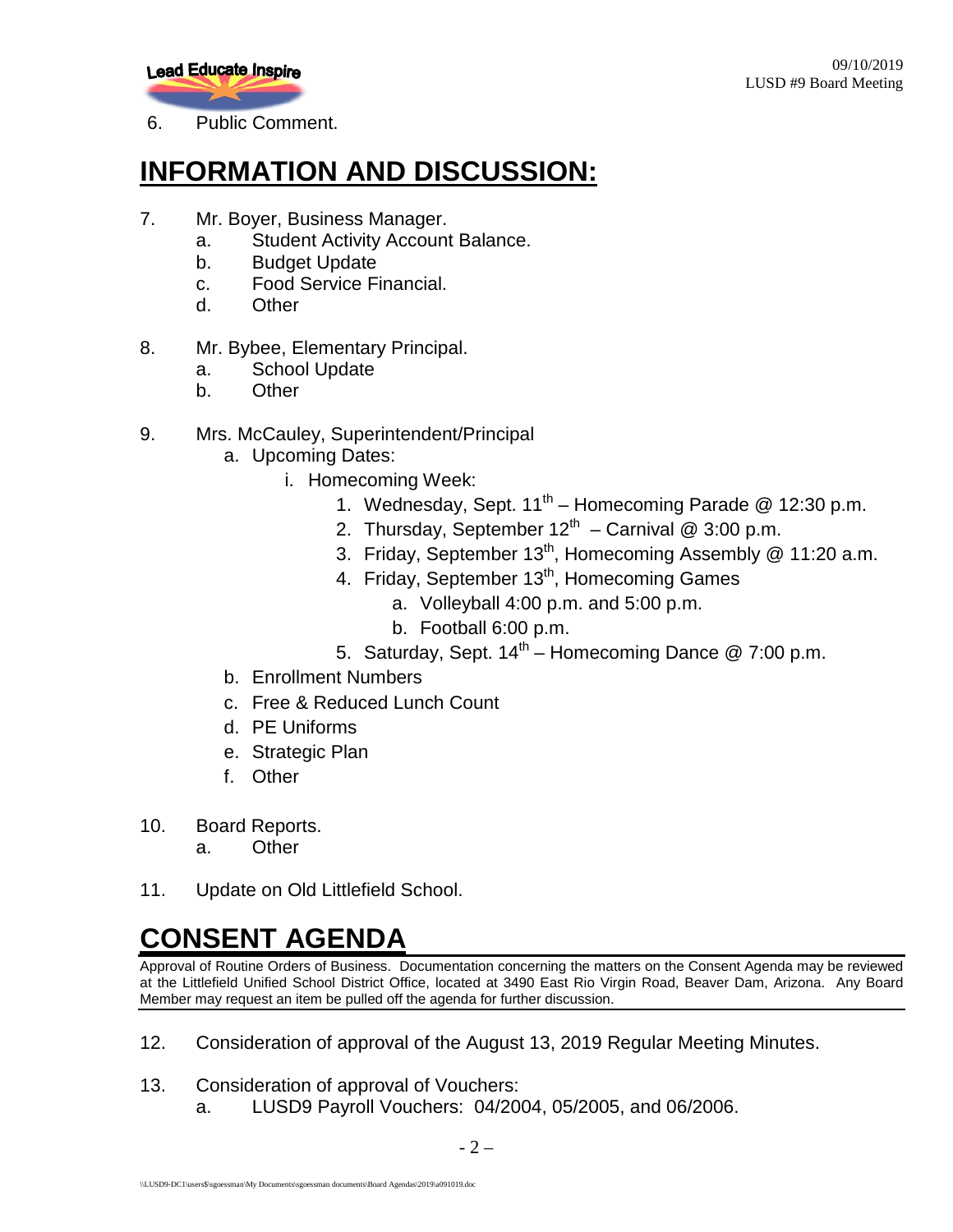

b. LUSD9 Vouchers: 1003, 1004, and 1005.

(Members of the public may view the content of the vouchers 24 hours prior to the board meeting in the district office.)

14. Consideration of approval of FY 2019/2020 Certified and Classified Personnel as per the attached list, including the following:

| <b>Name</b>           | <b>Position</b>    | <b>Effective</b><br><b>Date</b> |
|-----------------------|--------------------|---------------------------------|
| Hermosillo, Elizabeth | <b>School Aide</b> | 08/08/2019                      |

15. Consideration of approval of FY 2019/2020 Certified and Classified Substitutes and Coaches per the attached list, including the following:

| <b>Name</b>      | <b>Position</b>                                        | <b>Effective</b><br><b>Date</b> |
|------------------|--------------------------------------------------------|---------------------------------|
| Adamson, Lauri   | <b>Emergency Certified Substitute</b>                  | 09/05/2019                      |
| Chiodini, Robert | Football Coach & Classified Substitute                 | 08/08/2019                      |
| Hunt, Allison    | <b>Certified Substitute</b>                            | 08/28/2019                      |
| Lindberg, Gary   | <b>Emergency Certified &amp; Classified Substitute</b> | 08/20/2019                      |
| Wells, Larry     | <b>Boys Basketball Coach</b>                           | 11/01/2019                      |

## **ACTION ITEMS AND/OR DISCUSSION**

- 16. Discussion and possible action on the appointment of Governing Board Member:
	- a. Questions of applicants
	- b. Approval of name to be submitted to Mohave County School Superintendent for appointment to Governing Board.
- 17. Discussion and possible action regarding Google Email for Governing Board Members.
- 18. Discussion and possible action regarding drug testing employees.
- 19. Consideration of second reading and approval of the following policies:
	- a. Policy BEDH-Public Participation at Board Meetings.
	- b. Policy DJE Bidding/Purchasing Procedures
	- c. Policy GBEA Staff Ethics
	- d. Policy GBEB Staff Conduct
	- e. Policy BGEFA Staff Use of Digital Wireless Communications or Electronic Devices While Operating a Motor Vehicle.
	- f. Policy GBI Staff Participation in Political Activities
	- g. Policy GCF Professional Staff Hiring
	- h. Policy GCFC Professional Staff Certification and Credentialing Requirements (Fingerprinting Requirements)